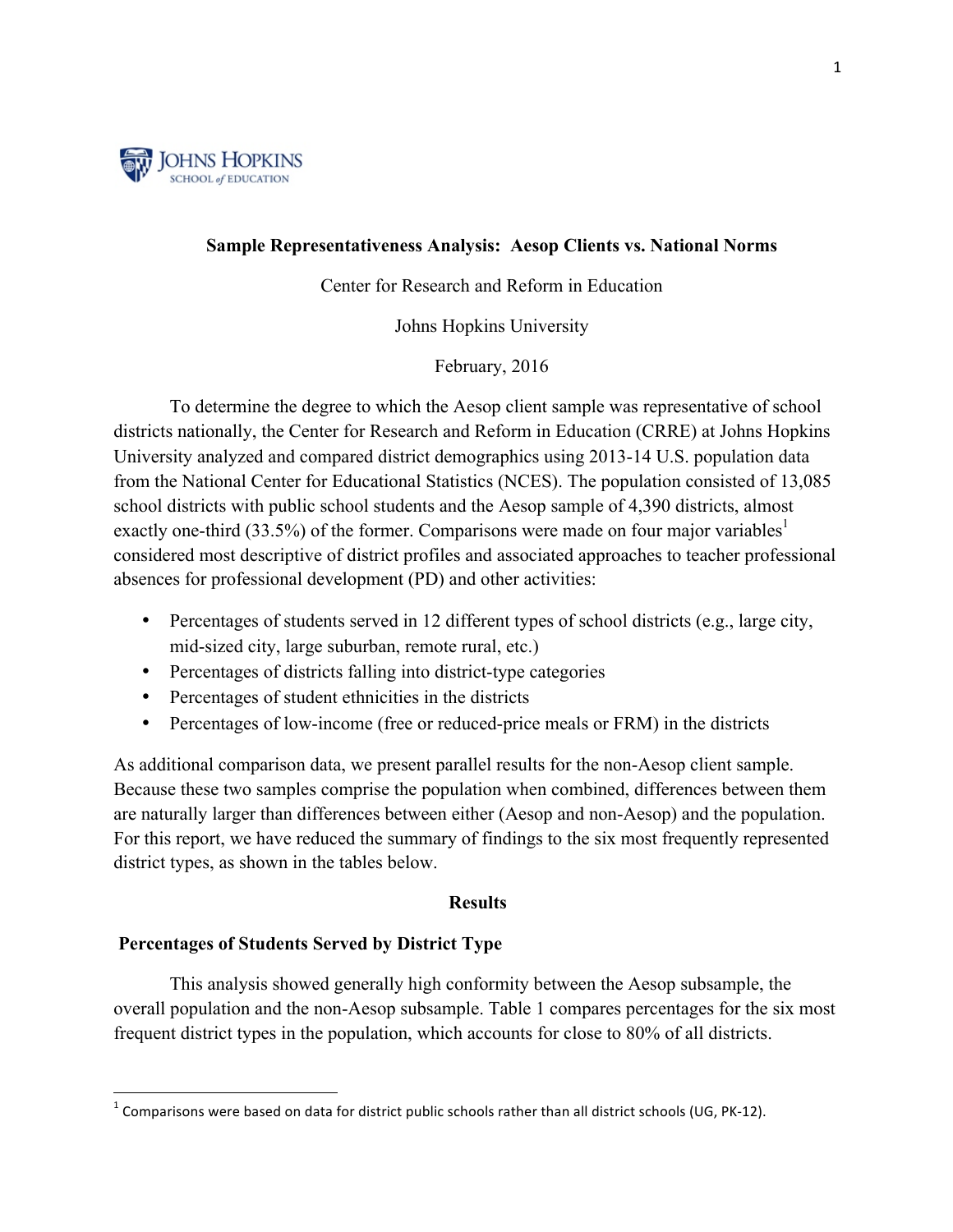#### Table 1

| Tercentages of public school stadents served by also ict types |               |               |            |
|----------------------------------------------------------------|---------------|---------------|------------|
|                                                                | Aesop         | Non-Aesop     | Population |
| District Type                                                  | $\frac{0}{0}$ | $\frac{0}{0}$ | $\%$       |
| Large City                                                     | 11.4          | 21.1          | 16.3       |
| Mid-size City                                                  | 7.2           | 7.1           | 7.1        |
| <b>Small City</b>                                              | 9.6           | 5.0           | 7.3        |
| Large Suburb                                                   | 43.5          | 31.7          | 37.5       |
| Fringe Rural                                                   | 6.8           | 7.2           | 7.0        |
| Distant Rural                                                  | 3.4           | 7.5           | 5.4        |

*Percentages of public school students served by district types*

The results show that Aesop was slightly under-represented in large cities and overrepresented in large suburbs with regard to the percentages of students served. Overall, these differences are modest  $(\leq 6\%)$ , while those for the remaining four categories are noticeably smaller.

# **Percentages of Districts Served by District Type**

This analysis showed generally high conformity between the Aesop subsample, the overall population, and the non-Aesop subsample. As shown in Table 2, the percentage of Aesop districts was over-represented in large suburbs (33.8% vs. 18.8%) and under-represented (13.0% vs. 23.2%) in distant rural locations as compared with the population. Aesop and the population were very similar in the four other district type categories.

#### Table 2

|                   | Aesop         | Non-Aesop     | Population    |
|-------------------|---------------|---------------|---------------|
| District Type     | $\frac{0}{0}$ | $\frac{0}{0}$ | $\frac{0}{0}$ |
| Large City        | 1.8           | 1.6           |               |
| Mid-size City     | 2.0           | $1.0\,$       | 1.3           |
| <b>Small City</b> | 5.7           | 1.6           | 3.0           |
| Large Suburb      | 33.8          | 11.3          | 18.8          |
| Fringe Rural      | 12.1          | 11.5          | 11.7          |
| Distant Rural     | 13.0          | 28.3          | 23.2          |

*Percentages of districts served by district types*

## **Percentages of Ethnic Groups Represented by District Type**

 This analysis examined the percentages of black, Hispanic, Asian, and White students by district type for the Aesop subsample versus the population. Overall, there was high similarity between them. For illustrative purposes, the percentages for Hispanic and White students are shown for the five most frequent district types in Tables 3 and 4, respectively. As shown, across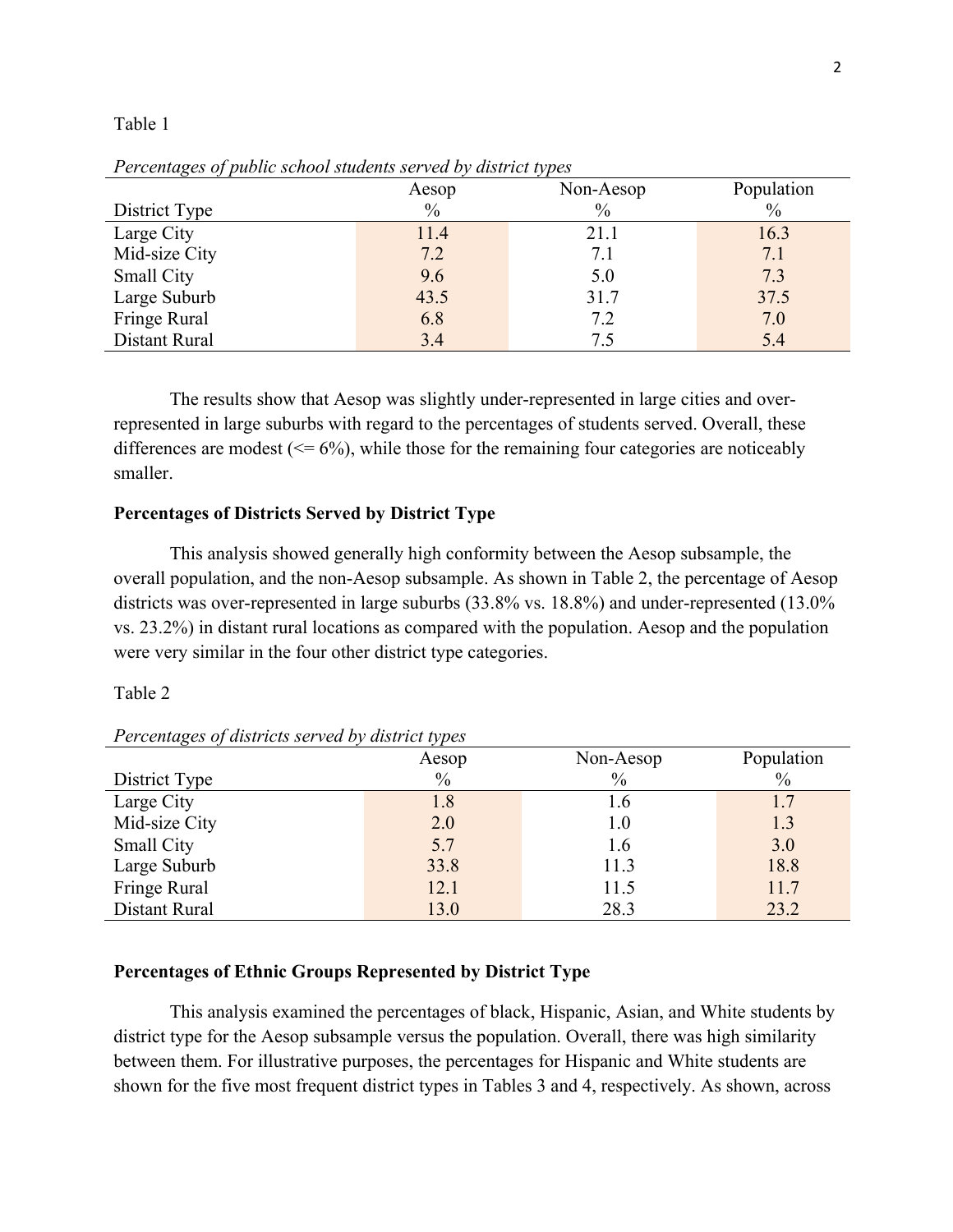all districts the percentages of Hispanic students for Aesop differed by only 1.1 points from the population, and of White students by only 2.4 points. District-type comparisons also show relatively small differences.

## Table 3

| I elemnizes of Hispanic statems by also to type |               |               |               |
|-------------------------------------------------|---------------|---------------|---------------|
|                                                 | Aesop         | Non-Aesop     | Population    |
| District Type                                   | $\frac{0}{0}$ | $\frac{0}{0}$ | $\frac{0}{0}$ |
| Large City                                      | 39.1          | 45.2          | 43.1          |
| Mid-size City                                   | 28.8          | 33.6          | 31.2          |
| <b>Small City</b>                               | 22.9          | 26.0          | 24.0          |
| Large Suburb                                    | 23.1          | 26.3          | 24.5          |
| Fringe Rural                                    | 15.7          | 11.5          | 13.5          |
| Distant Rural                                   | 8.4           | 6.8           | 7.8           |
| All Districts                                   | 23.8          | 26.0          | 24.9          |

# *Percentages of Hispanic students by district type*

# Table 4

## *Percentages of White students by district type*

|                      | Aesop | Non-Aesop | Population    |
|----------------------|-------|-----------|---------------|
| District Type        | $\%$  | $\%$      | $\frac{0}{0}$ |
| Large City           | 22.3  | 21.2      | 21.6          |
| Mid-size City        | 38.7  | 30.8      | 34.8          |
| <b>Small City</b>    | 50.8  | 46.8      | 49.4          |
| Large Suburb         | 53.5  | 45.9      | 50.3          |
| Fringe Rural         | 70.7  | 73.0      | 71.9          |
| Distant Rural        | 79.0  | 79.6      | 79.4          |
| <b>All Districts</b> | 53.0  | 48.4      | 50.6          |

# **Percentages of Low-Income (FRM) Represented by District Type**

This analysis examined the percentages of public school FRM students by district type for the Aesop subsample versus the population. Comparability appears extremely high with a total average (across district types) of 47.7% FRM for Aesop and 51.0% FRM for the population (see Table 5). The various district-type differences are similarly small, with the highest being only 4.8 points for Mid-size Cities.